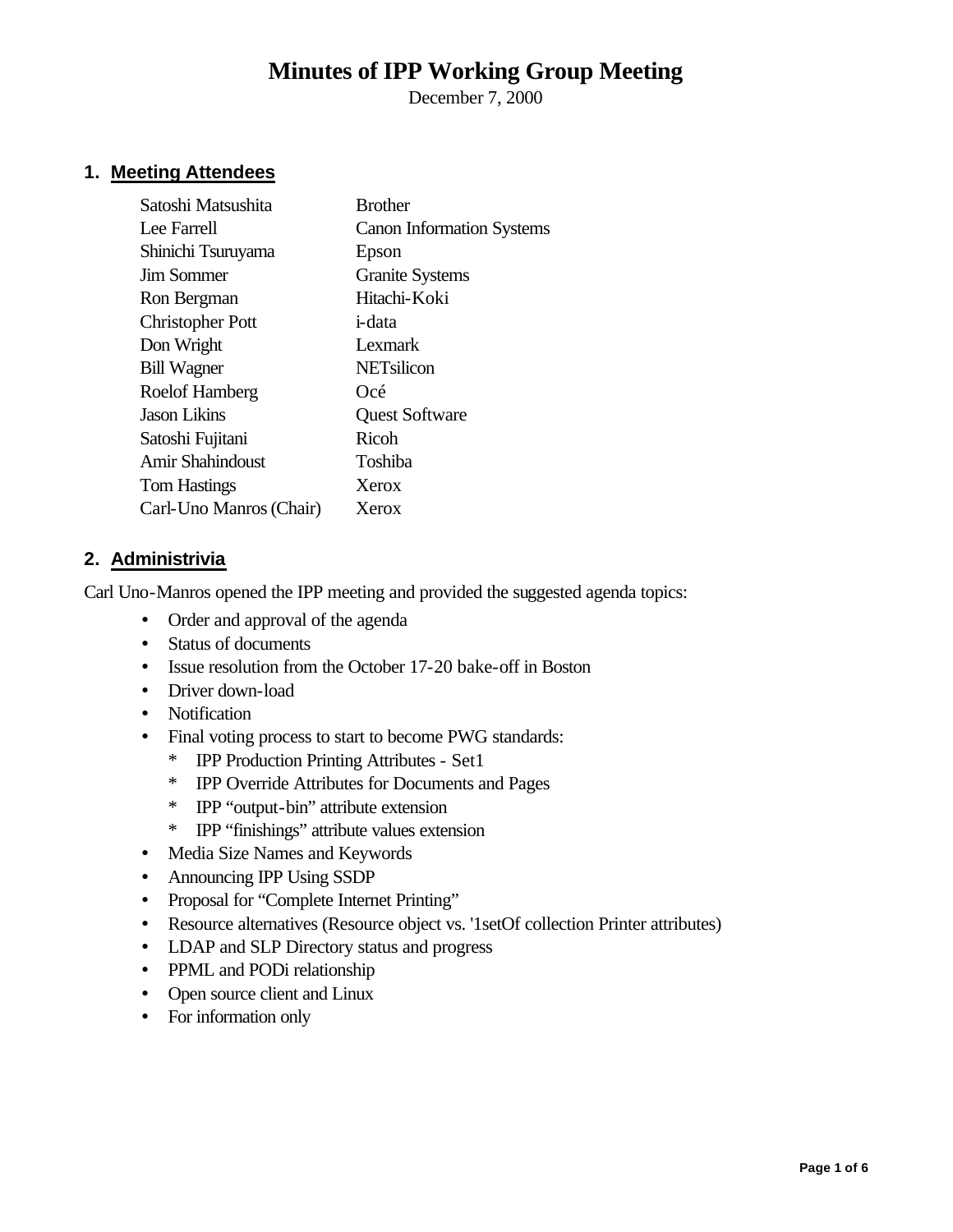# **3. Nominations for New IPP Chair?**

Carl-Uno announced that Xerox will be limiting his travel. He doubts that he will be attending future meetings at least for some time. Ron Bergman volunteered to act as IPP Chair for the January meeting, but he stressed that he is not [yet] accepting the role beyond that.

## **4. Any Interested Authors?**

Carl-Uno asked the group if anyone is interested in writing (or helping to write) a book about IPP. He believes that this would help increase the visibility of the IPP standard. If there are any aspiring authors that would like to get involved in this effort, please contact Carl-Uno.

## **5. Issue Resolution from the October 17-20 Bake-Off**

Tom led a review of the Bakeoff Issues document: ftp://ftp.pwg.org/pub/pwg/ipp/issues/issues-raised-at-bake-off3-001201.pdf

Tom discussed each of the Bakeoff Issues, identifying the proposed resolutions. All proposed resolutions were accepted as written, except as noted for the two Issues below.

The document identifies two proposed resolutions for Issue 3.2:

- Resolution 1 is that a challenge should be issued whenever an HTTP operation is received on a particular URL. (assuming the URL is part of an authentication space.) The client must accept and respond to a challenge the first time a URL is accessed.
- Resolution 2 allows the vendor to determine when a challenge is issued. The vendor is free to use the contents of the HTTP request to determine if the operation mandates a challenge. The client must accept and respond to a challenge at any time.

No one at the meeting indicated any strong preference between the two alternatives.

Ron Bergman suggested that we should accept Resolution 2. No one disagreed, and the specification will reflect this decision.

On Issue 3.4, it was agreed to modify the proposed resolution to "Recommend D, allow C, warn client implementers about A *and explicitly indicate that B must not be done."*

# **6. Status of Documents**

Tom reviewed the e-mail from Ned Freed (IETF Applications Area Director) that indicates favorable comments on the latest IPP documents he has read. Ned only had procedural comments, and complimented the group that he had no technical issues.

## **7. Driver Down-Load**

Hugo Parra was not present to discuss his latest draft of the Printer Installation Extension document: ftp://ftp.pwg.org/pub/pwg/ipp/new\_DRV/draft-ietf-ipp-install-01-001107.pdf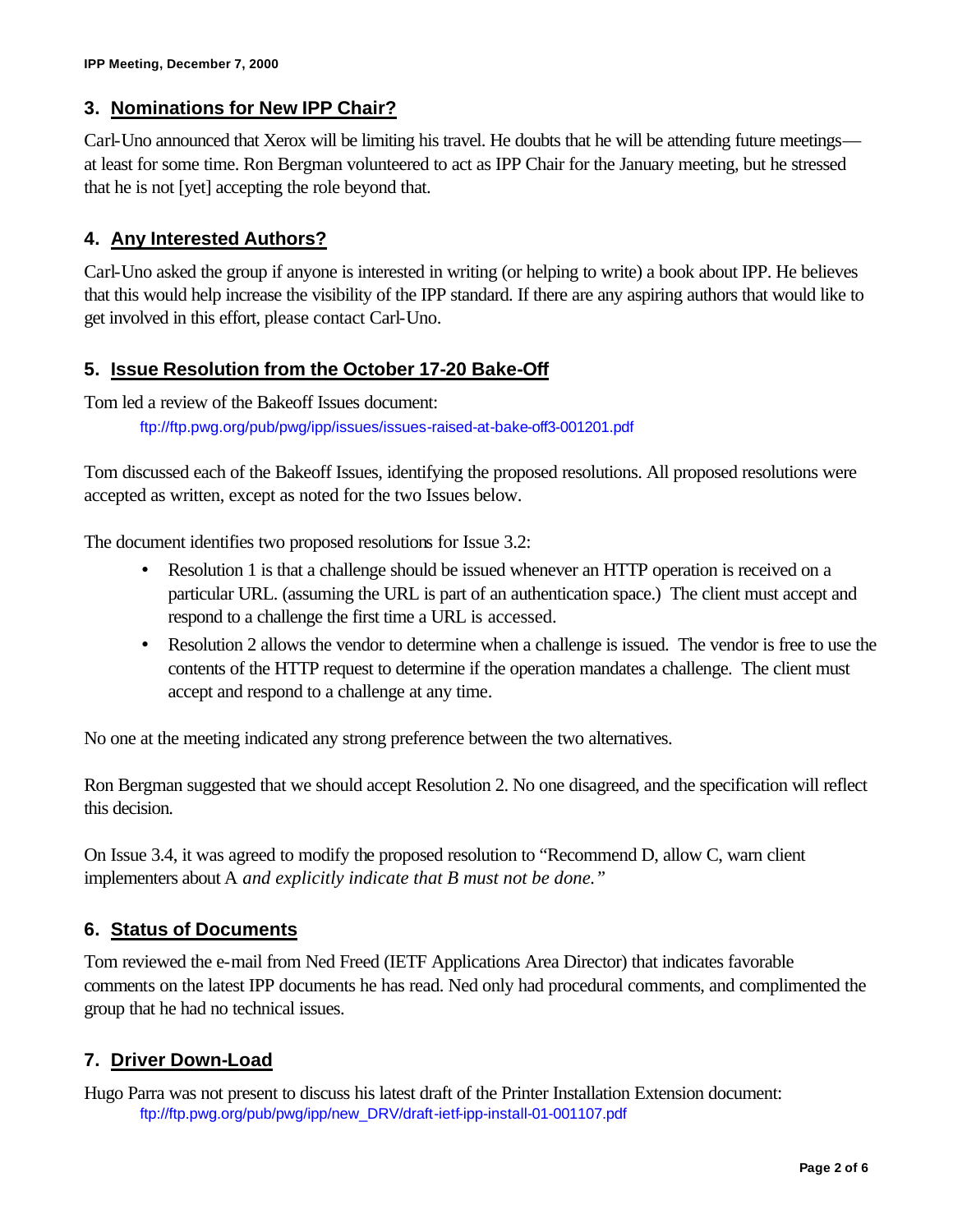Carl-Uno noted that the most common objection to this proposal is the general concern for security associated with downloading executable files. He believes that the current section on security might not be considered adequate for the IETF.

Is this concern within the scope of IPP? Would it be acceptable to just identify the potential threats associated with the protocol?

It was mentioned that Microsoft Windows uses a digital signature method for authenticating downloaded files. What about other Operating Systems?

## **8. Proposal for "Complete Internet Printing" Document**

Tom Hastings has suggested that a document should be written to explain "Complete Internet Printing." According to Tom, one of the shortcomings of IPP is that there is no single document that pulls together the set of standards necessary for end-to-end printing on the Internet and within the Enterprise. The IPP documents deal only with job submission, job management, and Printer (service) management.

To overcome this problem, he proposes to write a short IETF standards document (10-15 pages) that would cite other standards for complete end-to-end printing. The purpose is to have a single standard that defines all the aspects of IPP Printing from boot-up, registration, discover, Client Print Support File down-load (print drivers, font metrics, etc.), job submission, job management, and Print Service management for Internet and Enterprise printing.

He suggests that the document would identify certain profiles (e.g. Home, Inter-Enterprise, Intra-Enterprise, etc.) and recommend the appropriate elements for each.

It was noted that for some profiles, it would be desirable to reference non-IETF standards (e.g., SSDP). Because of this, there might be some difficulty in obtaining IETF RFC status for the document.

Bill Wagner asked who would use such a document? Without endorsement and participation from O/S vendors, would it be anything more than "an interesting exercise"?

There was much discussion regarding possible methods to encourage IPP adoption. It was noted that many of the Printer vendors consider the development of IPP Clients as a necessary—but not profitable—expense. Perhaps a mock-up client that would illustrate "the many neat things that can be done with IPP" would be useful?

## **9. IPP Roadmap Proposal**

In reaction to the complexities associated with the previous proposal, Carl-Uno suggested that a [simpler] "IPP Roadmap" document could be written. It would serve as a reader's guide to IPP and related documents. No other specifics were discussed.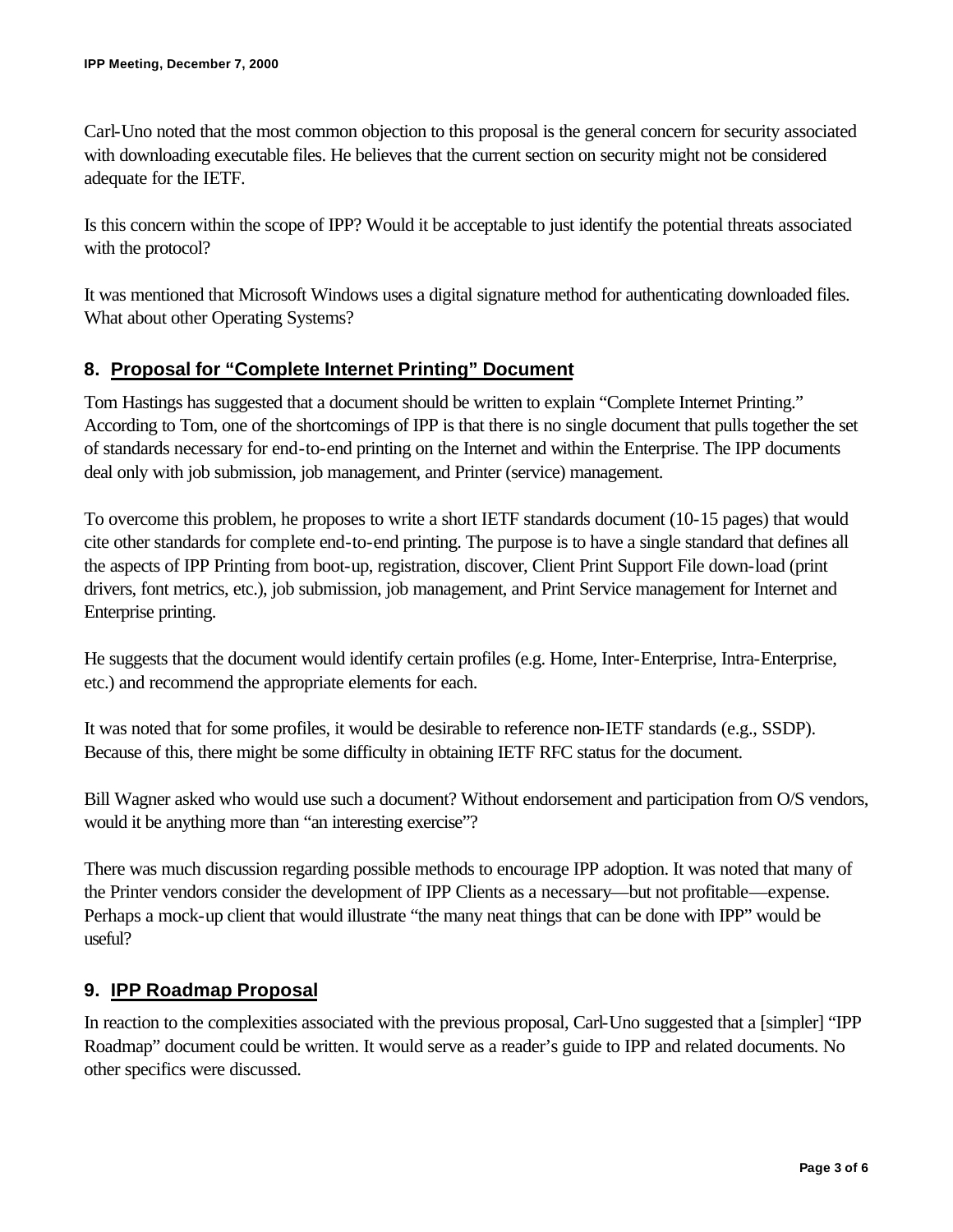## **10. PWG Standards Documents**

### **10.1 IPP Production Printing Attributes – Set1**

Tom Hastings announced that Xerox has discovered a few problems with Impression Image Shifting Attributes in this document and would like to delay its progression to PWG Standard. They would like to include more terms, attributes, and clarifications in Section 3.18. Tom explained the new attributes and described several methods of placing impressions on paper. The proposed modifications have not yet been distributed for review, but Tom plans to issue a new draft soon.

### **10.2 IPP Override Attributes, Output-bin, and Finishings**

Tom reviewed the latest modifications to the following three documents:

- Override Attributes for Documents and Pages ftp://ftp.pwg.org/pub/pwg/ipp/new\_EXC/pwg-ipp-override-attributes-001130.pdf
- "output-bin" Attribute Extension ftp://ftp.pwg.org/pub/pwg/ipp/new\_ATT/pwg-ipp-output-bin-attr-001026.pdf
- "finishings" Attribute Values Extension ftp://ftp.pwg.org/pub/pwg/ipp/new\_VAL/pwg-ipp-finishings-fold-trim-bale-001030-rev.pdf

He identified these documents as the first ones to go through the PWG Standardization process. Carl-Uno said that he will be requesting a PWG Last Call for the documents.

### **11. Media Size/Type Names and Keywords**

The UPnP Imaging Committee has requested that the IPP WG develop a standard list of Media Sizes and Media Types that they can reference in the UPnP Printing specification.

For Media Size, the following syntax has been suggested

"*name*-*m*x*n*"

As part of this syntax, the UPnP group has also requested to reserve the prefix "custom-" to indicate nonstandard (i.e. vendor- or user-specified) media sizes.

It was also agreed that minimum and maximum values for custom sizes should be supported. Special *names* will be reserved for this purpose:

"custom-min-*m*x*n*" "custom-max-*m*x*n*"

ACTION: Ron Bergman will develop a proposed list of Media Sizes.

ACTION: Jim Sommer will develop a proposed list of Media Types.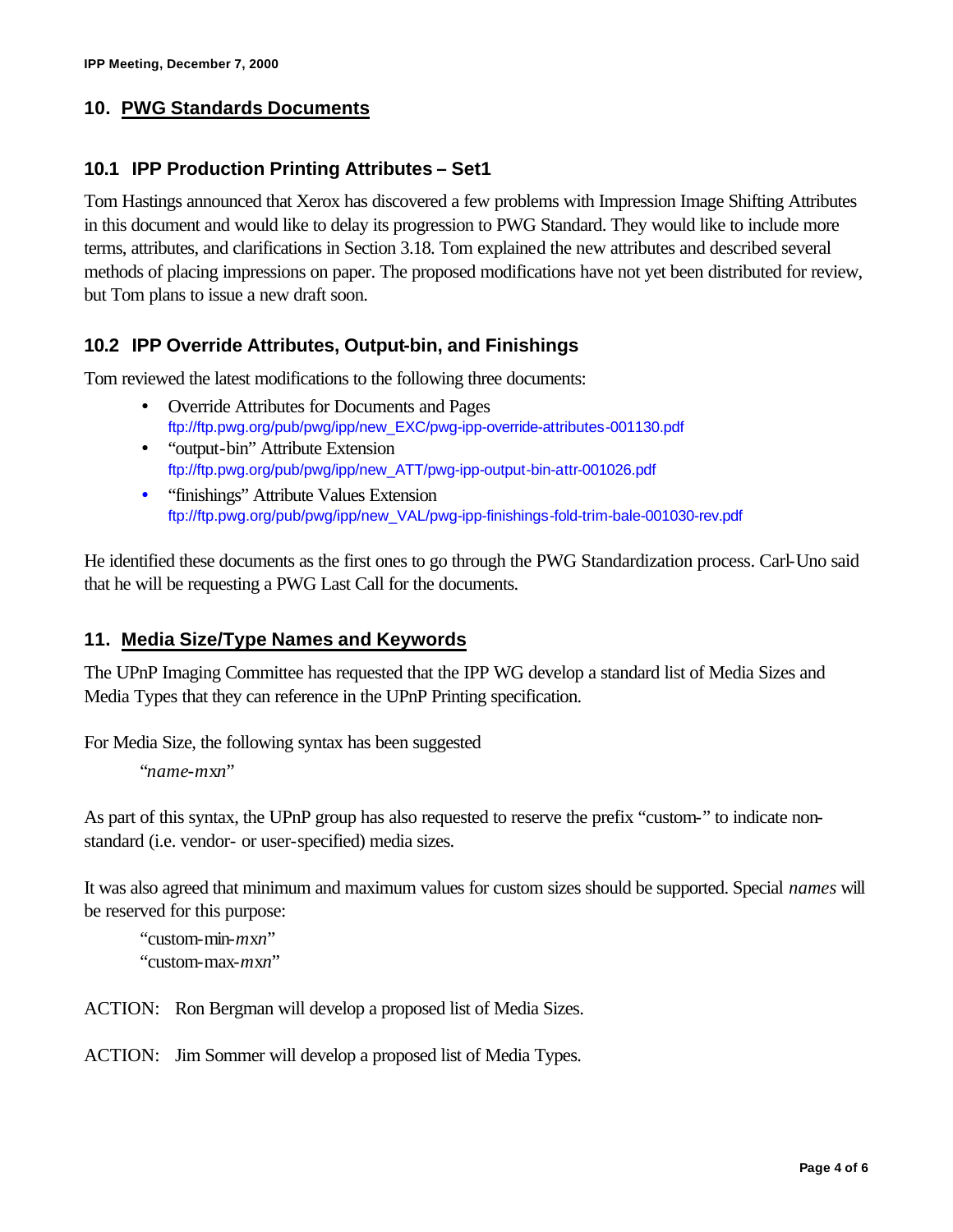# **12. Announcing IPP Using SSDP**

Tom reviewed his proposal for advertising an IPP Printer using SSDP. The SSDP Packet for IPP would look something like the following example:

```
NOTIFY * HTTP/1.1
HOST: 239.255.255.250:1900
CACHE-CONTROL: max-age = seconds until advertisement expires
LOCATION: URL for IPP Printer with 'ipp' scheme
NT: search target
NTS: ssdp:alive
SERVER: OS / version, IPP / 1.1, product / version
USN: advertisement UUID
```
There was a question raised about how useful this proposal might be. Is there a reasonable scenario that takes advantage of this capability?

ACTION: Peter Zehler was "volunteered" to complete the SSDP packet for IPP proposal for publication and review.

### **13. LDAP and SLP Directory Status and Progress**

The IETF has not reserved an OID for LDAP.

ACTION: Ira McDonald was "volunteered" to establish a PWG OID for LDAP.

#### **14. PPML and PODi Relationship**

A PODi representative recently contacted Carl-Uno. The PODi organization has developed PPML (Personalized Print Markup Language), and they are anxious to advance its use.

They have requested help on how to put their PPML objects into a Multipart MIME structure and pass it to printers via IPP.

Carl-Uno said that Bob Herriot is currently considering a possible solution. Roelof Hamberg volunteered to work on this effort with Bob.

#### **15. Resource Alternatives (Resource Object vs. '1setOf Collection Printer Attributes)**

Tom Hastings referenced the four documents pertaining to the Resource proposals:

- Counter Proposal Resource as '1setOf collection Printer attributes summary ftp://ftp.pwg.org/pub/pwg/ipp/new\_RES/resource-objects-counter-proposal-001127.pdf
- Third alternative Proposal Separate resource objects and ops for each type ftp://ftp.pwg.org/pub/pwg/ipp/new\_RES/resource-alt-3-separate-objects.pdf
- Original Proposal Resource object summary ftp://ftp.pwg.org/pub/pwg/ipp/new\_RES/resource-objects-summary-proposal-001127.pdf
- Original Proposal complete spec: "IPP Resource Objects" ftp://ftp.pwg.org/pub/pwg/ipp/new\_RES/draft-ietf-ipp-get-resource-01-000901.pdf